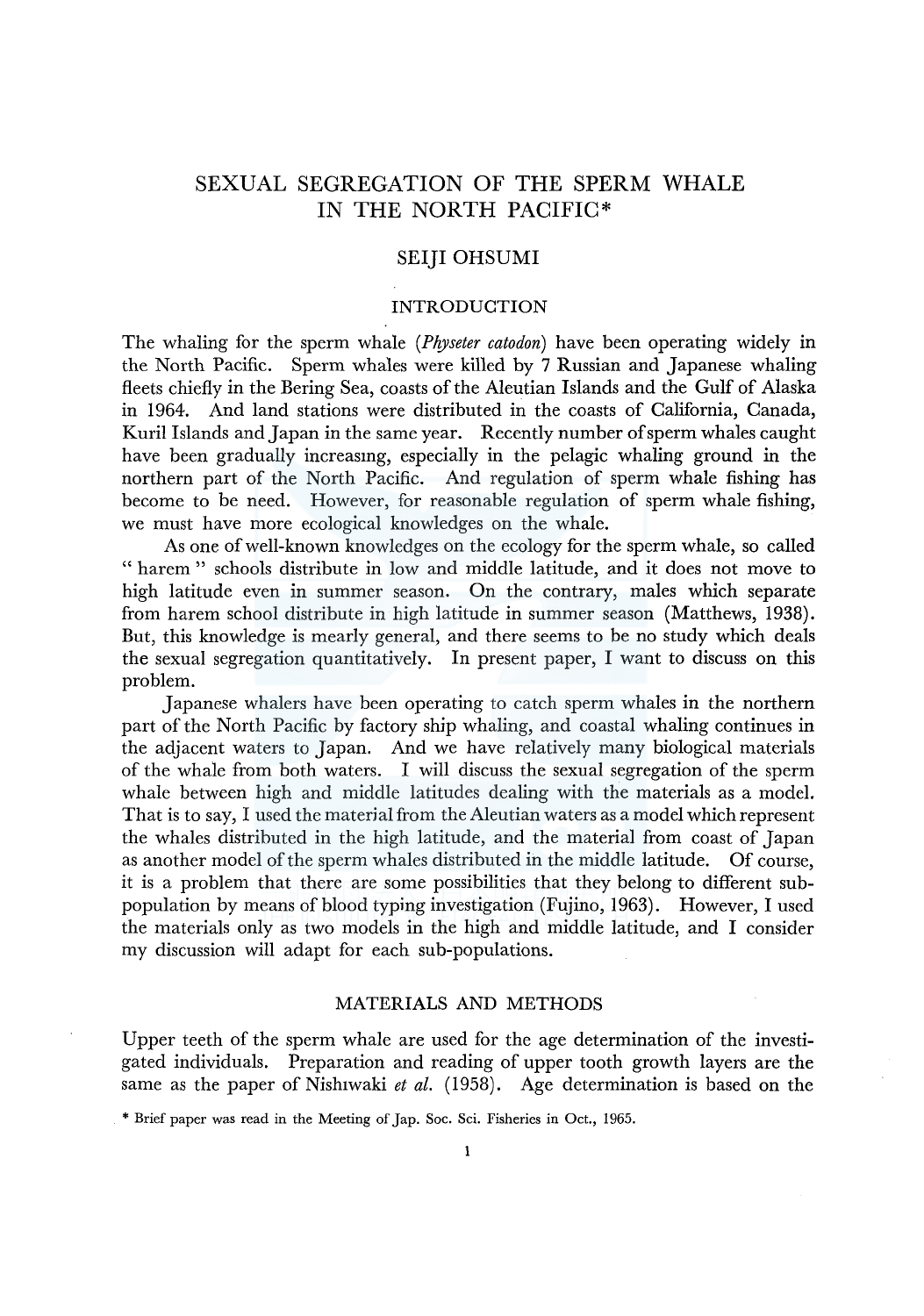paper of Ohsumi *et al.* (1963), that is to say, one growth layer in the dentine is defined as one year.

As the materials, I used the biological data of the sperm whales which had been collected by the staffs of the Whales Research Institute in some whaling stations adjacent to Japan from 1960 to 1964 and in the Aleutian waters (Areas IV and V) in 1961 and 1962. The number of materials of which age were determined with upper teeth is as follows :

|         | Coast of Japan | Aleutian |
|---------|----------------|----------|
| Males   | 1,035          | 1,975    |
| Females | 2,237          | ---      |

For estimating the size distribution of the sperm whales which are really distributed in the Aleutian waters, I used data of the estimated body lengths which were observed by whale marking vessels in the northern part of the North Pacific. According to the data, almost of the sperm whales which distribute in the Aleutian waters are lone or small schools of few individuals, and the distribution of the females is considered to be very few. Then, I used a length-age key of the male sperm whale adjacent to JJapan for exchange of the estimated size distribution by the marking vessels to estimated age distribution.

### SEASONAL CHANGE OF THE SEX RATIO IN THE WHALING GROUND OF MIDDLE LATITUDE

Sex ratios of the sperm whales changes seasonally in the waters of middle latitude.

Clarke ( 1956) studied on the seasonal change of ratios of the male sperm whales in the catch in the Azores waters. The ratios are the highest in the winter and the lowest in August.

|                    |          |                |                | 1900 IO 1904 |      |       |      |      |       |
|--------------------|----------|----------------|----------------|--------------|------|-------|------|------|-------|
| Sex                | Maturity | May            | June           | July         | Aug. | Sept. | Oct. | Nov. | Total |
|                    | Immature |                | $\overline{2}$ | 2            | 21   | 66    | 51   | 14   | 157   |
| Males              | Mature   | 19             | 47             | 81           | 297  | 347   | 160  | 22   | 973   |
|                    | Unknown  | 7              | 5              | 14           | 58   | 57    | 16   | 3    | 160   |
|                    | Total    | 27             | 54             | 97           | 376  | 470   | 227  | 39   | 1,290 |
|                    | Immature | $\overline{2}$ | 3              | 16           | 26   | 80    | 39   | 19   | 185   |
|                    | Mature   | 11             | 51             | 88           | 372  | 941   | 578  | 99   | 2,140 |
| Females            | Unknown  | 4              | 25             | 24           | 127  | 201   | 116  | 18   | 515   |
|                    | Total    | 17             | 79             | 128          | 525  | 1,222 | 733  | 136  | 2,840 |
| Grand total        |          | 44             | 133            | 225          | 901  | 1,692 | 960  | 175  | 4,130 |
| Sex ratio of males |          | 61.4           | 40.6           | 43.1         | 41.9 | 27.7  | 23.7 | 22.3 | 31.3  |
| $%$ of             | Males    | 5.0            | 4.1            | 2.4          | 6.6  | 15.9  | 24.2 | 40.3 | 16.5  |
| immature           | Females  | 15.4           | 5.6            | 15.4         | 6.5  | 7.9   | 6.3  | 16.1 | 8.0   |
|                    |          |                |                |              |      |       |      |      |       |

TABLE 1. NUMBER OF SPERM WHALES INVESTIGATED BY THE STAFFS OF WHALES RESEARCH INSTITUTE IN THE COAST OF JAPAN FROM 1960 TO 1964

In the coast of Japan, the male ratio is the highest in spring and the lowest in October in the seasons from 1946 to 1952 when the whaling operated throughout the year. According to the biological investigations by the Whales Research In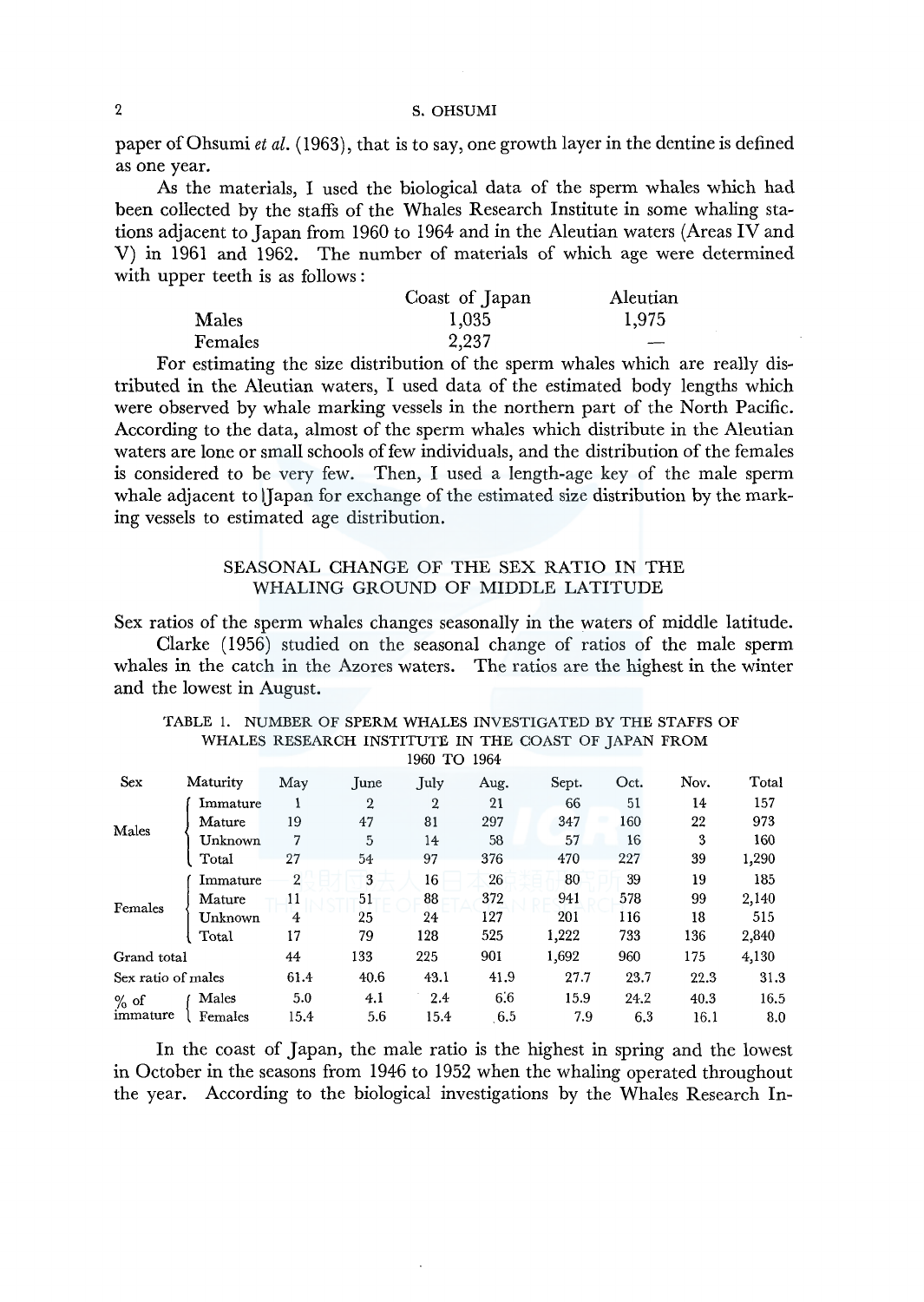stitute from 1960 to 1964, the male sex ratios gradually decline from May to November as shown in Fig. 1, and the tendency is almost the same as that from 1946 to 1952. The seasonal changes are seemed to be different about two months each other between Azores and Japan. This is considered to be caused by the difference of the oceanographical construction between each waters.

Such seasonal changes of the sex ratio are considered to reflect the change of migration of sperm whale herds. In the late winter and spring seasons, the male sperm whales which are mainly mature lone bulls begin to migrate from lower latitude, and they leave from the middle latitude to higher latitude, after then, breeding herds mainly consisted with mature females and baby or juvenile individuals come to middle latitude waters. Mature male groups begin to migrate from higher latitude by the end of fall. According to Slepzov (1955), the large males appear in the migration season of spring and fall in Kuril waters. Japanese coastal waters are considered to be a northward migratory course of lone or male schools in the spring time.



Fig. 1. Seasonal change of male sex ratios in the sperm whales in the northern hemisphere. Open circles and broken line: Coast of Japan, 1946-1952. Closed circles and solid line: Coast of Japan, 1960-1964. Glosses and chain line: Azores, 1939, 1954.

Present materials were collected mainly in August, September and October for the case of coastal Japan, and in June, July and August for the case of northern Pacific respectively. Therefore, they seem to represent the optimum distributions of the sperm whale herds in each latitudal areas.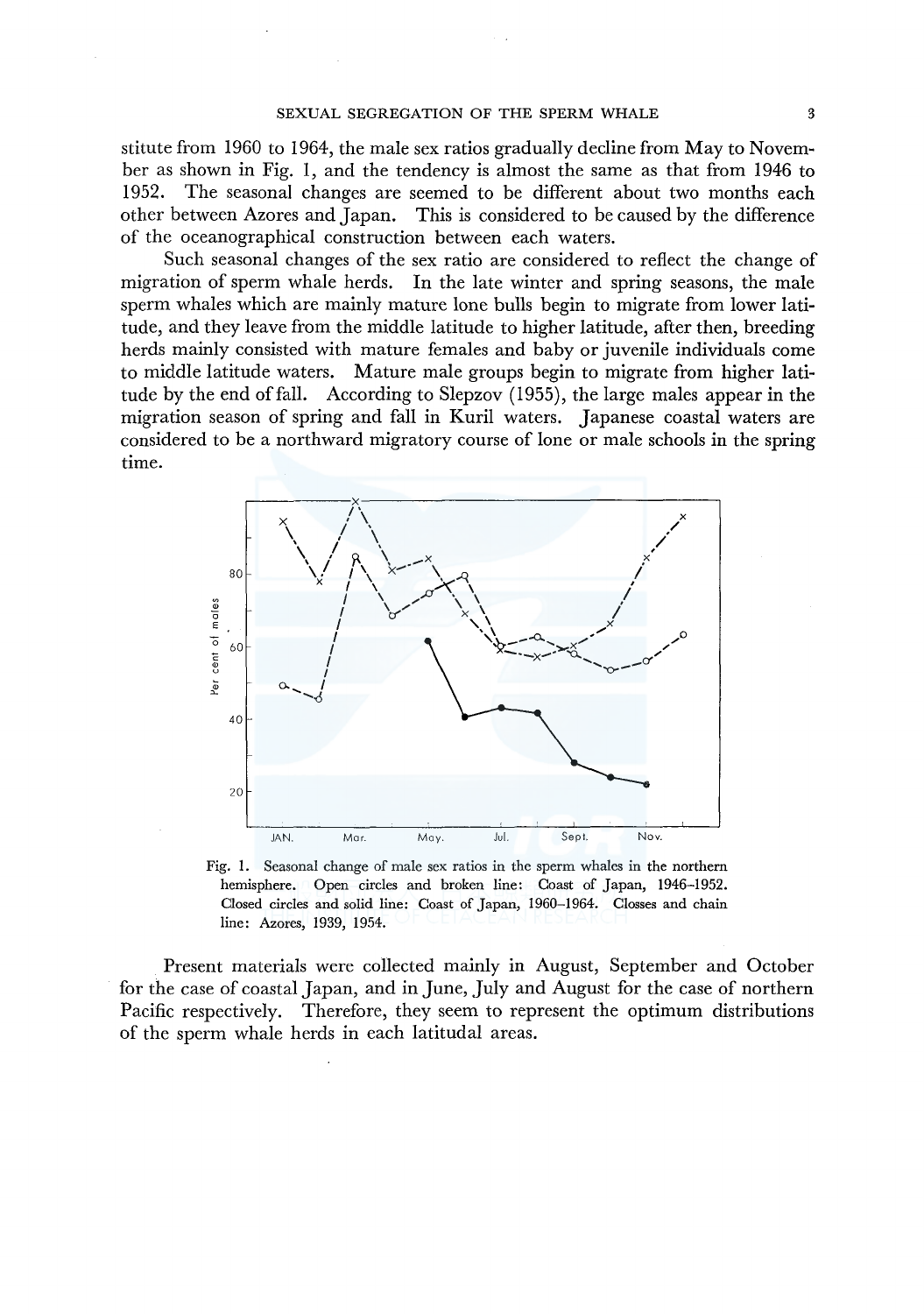# AGE DISTRIBUTION OF THE SPERM WHALES IN THE ADJACENT WATERS TO JAPAN

Table 2 and Fig. 2 show the age distributions of the male and female sperm whales caught in the waters adjacent to Japan from 1960 to 1964 in a semilogarithmic graph based on number of growth layers in the dentine of upper tooth. There is a remarkable difference between males and females. In younger age, the distribution of the males is almost the same as of the females, but from 12 years of age the total mortality coefficient in the females is lower than that in the males. Following three factors will be concerned with this phenomenon.

- 1. Difference of natural mortality rate between males and females.<br>2. Difference of fishing mortality rate between males and females.
- 2. Difference of fishing mortality rate between males and females.
- 3. Segregation of males.

Considering the age distribution of the male sperm whales in the Aleutian waters, the first factor will be abandoned, because the natural mortality rate of the males in this area is not so different from the females as shown in the next chapter.





Open circle and broken line: Female. Closed circle and solid line: Male.

The second factor may be considerable, because adult males are larger than the females, and whaling efforts have been added more to the former than to the latter. But, I consider in the operation system for the sperm whale in the coastal waters the second factor is seemed to be not so affected on this phenomenon. The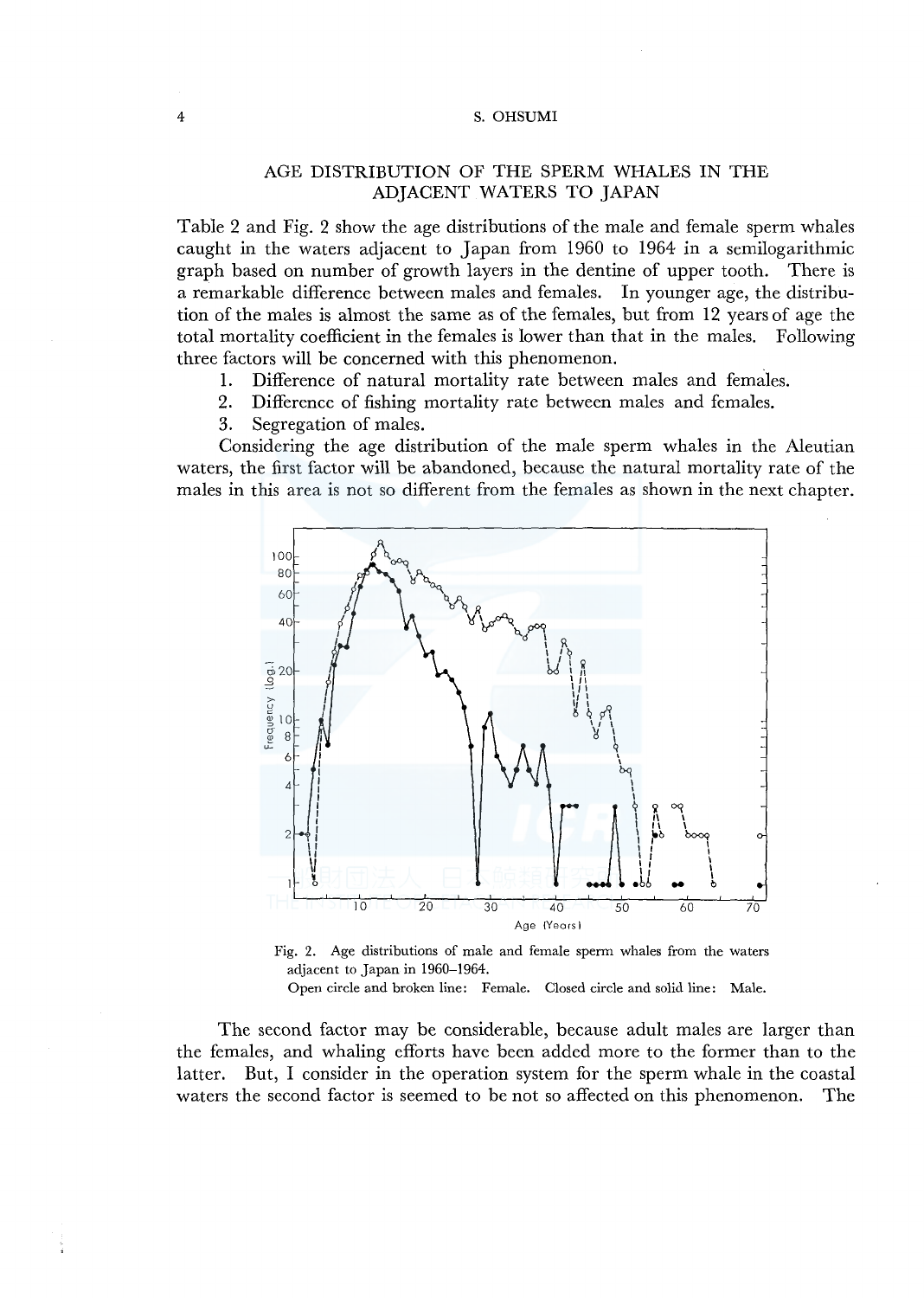third factor must affect mainly to the difference of present total mortality rate in the middle latitudal waters. If not, we cannot explain the distribution of adult males in high latitudal waters.

| Age |                | Coast of Japan | Aleutian       |       | Coast of Japan          | Aleutian                |       |
|-----|----------------|----------------|----------------|-------|-------------------------|-------------------------|-------|
|     | Males          | Females        | Males          | Age   | Males                   | Females                 | Males |
| 1   | $\overline{a}$ |                |                | 36    | 5                       | 37                      | 57    |
| 2   | $\sqrt{2}$     | $\sqrt{2}$     |                | 37    | $\boldsymbol{4}$        | 38                      | 29    |
| 3   | 5              | $\mathbf{1}$   |                | 38    | 7                       | 38                      | 45    |
| 4   | 10             | 9              |                | 39    | $\overline{\mathbf{4}}$ | 20                      | 51    |
| 5   | 7              | 17             |                | 40    | 1                       | 20                      | 43    |
| 6   | 22             | 26             |                | 41    | 3                       | 31                      | 54    |
| 7   | 29             | 39             |                | 42    | 3                       | 26                      | 41    |
| 8   | 28             | 48             |                | 43    | 3                       | 11                      | 39    |
| 9   | 45             | 63             |                | 44    |                         | 23                      | 32    |
| 10  | 67             | 77             |                | 45    | 1                       | 11                      | 25    |
| 11  | 84             | 81             | 1              | 46    | $\mathbf{1}$            | 8                       | 22    |
| 12  | 90             | 105            |                | 47    | $\mathbf 1$             | 11                      | 32    |
| 13  | 82             | 124            | 3              | 48    | $\mathbf{I}$            | 12                      | 31    |
| 14  | 79             | 103            | $\overline{7}$ | 49    | 3                       | 7                       | 21    |
| 15  | 72             | 92             | 19             | 50    | 1                       | 5                       | 17    |
| 16  | 62             | 95             | 21             | 51    |                         | 5                       | 22    |
| 17  | 37             | 93             | 43             | 52    | $\mathbf{I}$            | 3                       | 25    |
| 18  | 44             | 71             | 42             | 53    |                         | 1                       | 19    |
| 19  | 33             | 82             | 60             | 54    |                         | $\mathbf{1}$            | 18    |
| 20  | 25             | 73             | 63             | 55    | $\overline{2}$          | 3                       | 11    |
| 21  | 26             | 68             | 62             | 56    |                         | $\overline{2}$          | 13    |
| 22  | 19             | 66             | 78             | 57    |                         | $\overline{\cdot}$      | 13    |
| 23  | 20             | 56             | 61             | 58    | $\mathbf{1}$            | $\boldsymbol{3}$        | 14    |
| 24  | 18             | 50             | 76             | 59    | $\mathbf{1}$            | 3                       | 7     |
| 25  | 15             | 56             | 75             | 60    |                         | $\overline{\mathbf{2}}$ | 7     |
| 26  | 12             | 50             | 75             | 61    |                         | $\overline{2}$          | 7     |
| 27  | 7              | 40             | 82             | 62    |                         | $\overline{\mathbf{2}}$ | 7     |
| 28  | 1              | 49             | 60             | 63    |                         | $\,1$                   | 1     |
| 29  | 9              | 36             | 66             | 64    |                         |                         | 9     |
| 30  | 11             | 39             | 65             | 65    |                         |                         | 8     |
| 31  | $\,$ 6 $\,$    | $42\,$         | 71             | 66    |                         |                         | 3     |
| 32  | 5              | 44             | 56             | 69    | $\mathbf{1}$            |                         |       |
| 33  | $\overline{4}$ | 41             | 55             | 71    |                         | $\overline{\mathbf{c}}$ |       |
| 34  | 5              | 35             | 51             | 75    | 1                       | $\mathbf{1}$            |       |
| 35  | 7.             | 32             | 63             | 77    |                         | $\mathbf{1}$            |       |
|     | (cont.)        |                |                | Total | 1,035                   | 2,237                   | 1,975 |

TABLE 2. AGE DISTRIBUTIONS OF THE SPERM WHALES IN THE COAST OF JAPAN (1960-64) AND ALEUTIAN ISLANDS (1961, '62).

In present paper, I presume that natural and fishing mortality rates are respectively almost the same for the males and females in Japanese coastal waters, and the deviation of age distribution in the females minus those in the males presents the age distribution of the males segregated to the high latitude. And this hypothesis will be examined in the following chapters.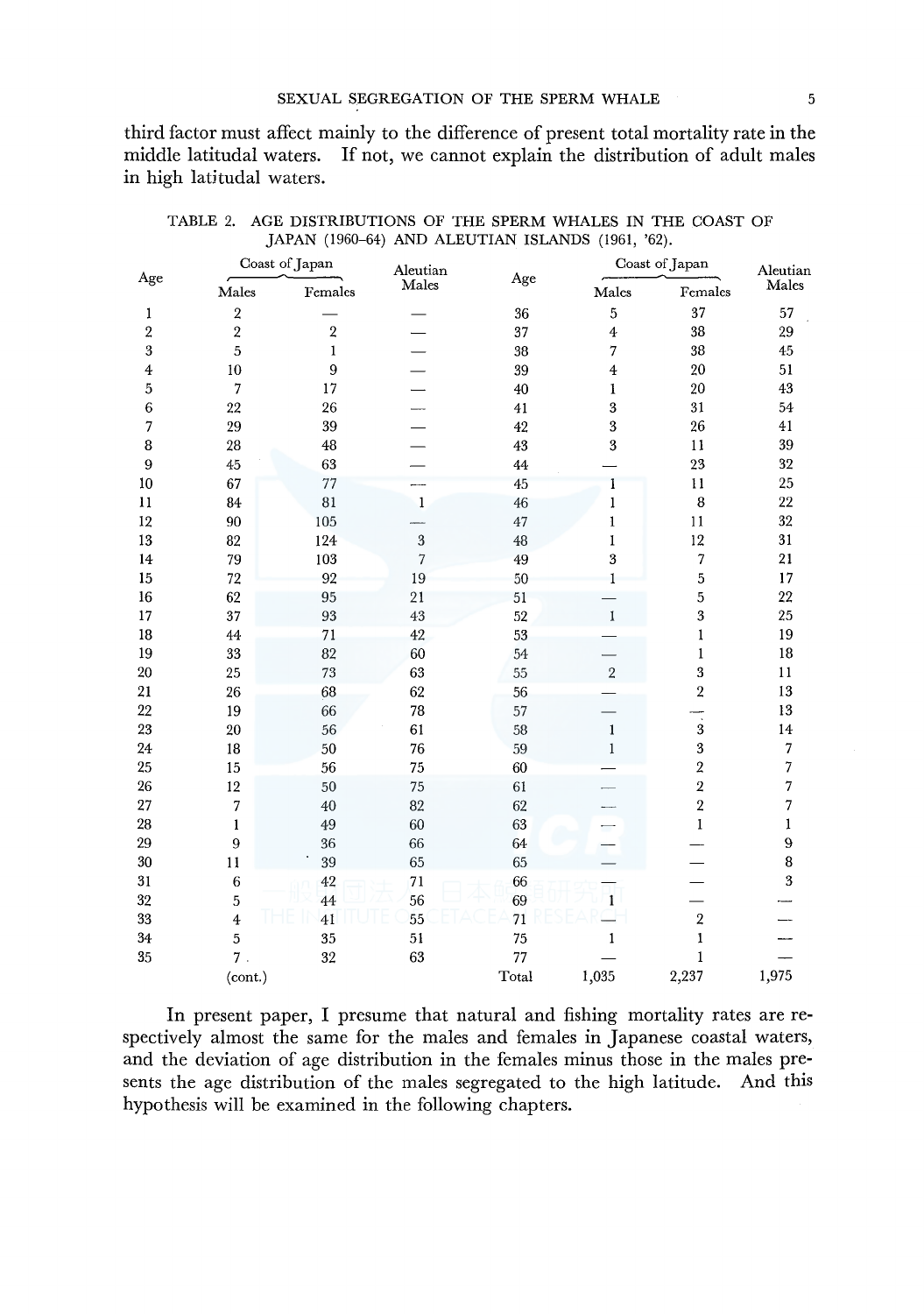# AGE DISTRIBUTION OF THE MALES IN THE ALEUTIAN WATERS AND COMPARISON OF IT WITH THE ASSUMED AGE DISTRIBUTION

In Fig. 3, solid line shows the age distribution of the male sperm whale caught by Japanese fleets in the Aleutian waters in 1961 and 1962 in a semi-logarithmic graph. In these years Japanese whalers caught 4,349 sperm whales, and males were 4,305 (98.9%) among them. According to Ohsumi & Nasu (unpublished), in the waters around the Aleutian Islands and Bering Sea, female sperm whales distribute very few, and they relate with the distribution of warm water mass.



Fig. 3. Age distribution of the sperm whales in the North Pacific. Closed circle and broken line: Females ninus males in the Japanese coastal waters. Open circle and solid line: Males caught in the Aleutian waters (1961-1962).

Fig. 3 also shows the age distribution which was represented as the deviation of two age distributions between females and males (females minus males) in the Japanese coastal waters, assuming that the deviational part presents in the high latitude segregated from middle latitude.

Comparing above two age distributions, they are very fittable each other in the range of ages from about 25 to 45 years. But, in younger generations, the possiblly segregated males are more frequent than the males which were caught. I think this is caused by the size limitation m the catch by whalers. For the factory ship whaling, legal size is limitted as 38 feet or more. According to age-length key, the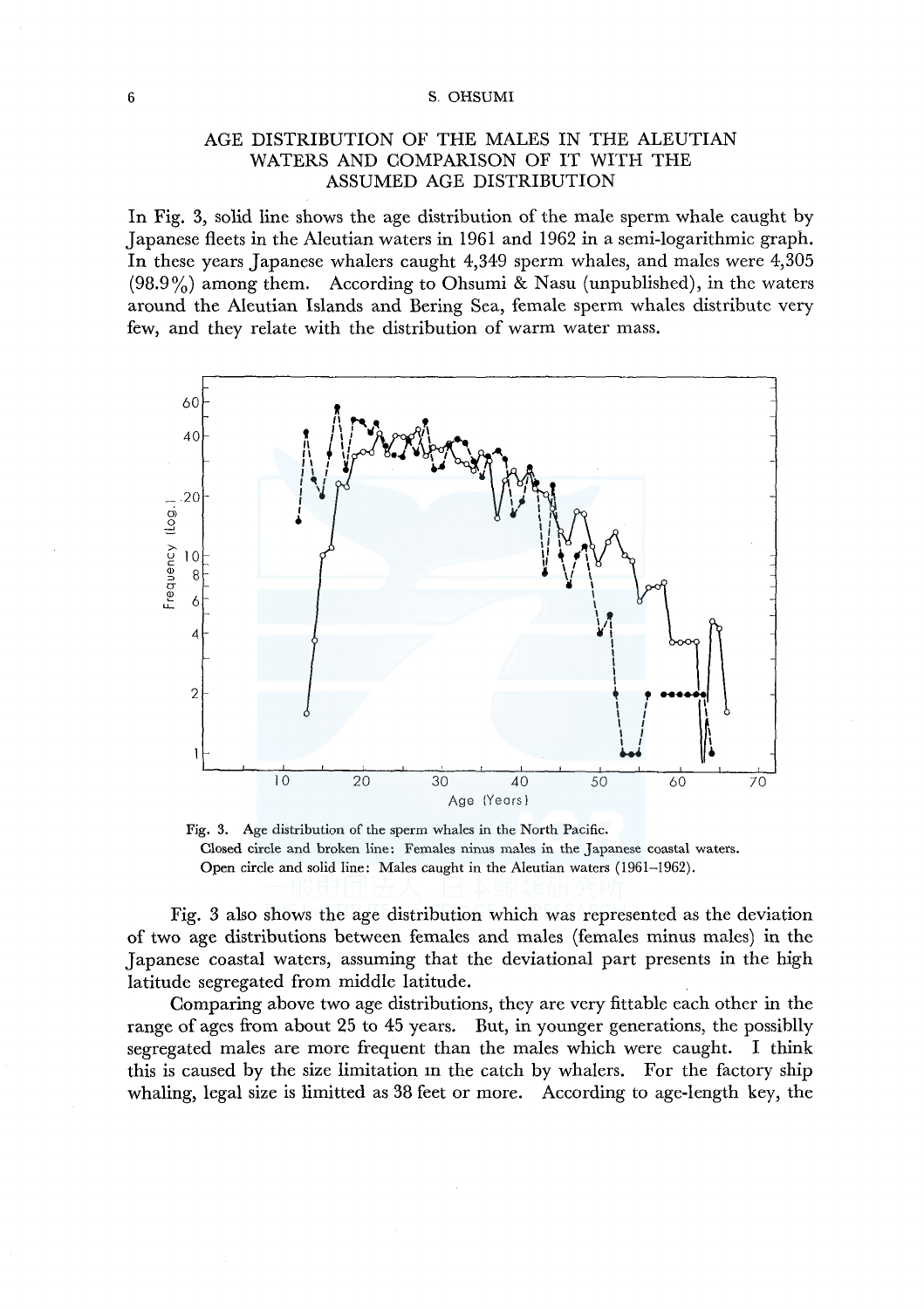average age of the male sperm whales which are 38 feet long is 18.6 years. Therefore, in younger generations, the age distribution of the whales caught have a danger that it does not show the real population which distributes in the waters.

| Body length     | Observed       |      |        | Caught (1957-59) |  |  |  |
|-----------------|----------------|------|--------|------------------|--|--|--|
| $(\text{feet})$ | Whales         | $\%$ | Whales | $\%$             |  |  |  |
| $33 - 34$       | 1              | 0.4  |        |                  |  |  |  |
| $35 - 36$       | 11             | 4.3  |        |                  |  |  |  |
| $37 - 38$       | 17             | 6.6  | 87     | 1.7              |  |  |  |
| $39 - 40$       | 61             | 23.6 | 527    | 10.5             |  |  |  |
| $41 - 42$       | 43             | 16.6 | 719    | 14.4             |  |  |  |
| $43 - 44$       | 30             | 11.6 | 772    | 15.5             |  |  |  |
| $45 - 46$       | 43             | 16.6 | 776    | 15.6             |  |  |  |
| $47 - 48$       | 26             | 10.0 | 812    | 16.2             |  |  |  |
| $49 - 50$       | 17             | 6.6  | 719    | 14.4             |  |  |  |
| $51 - 52$       | $\overline{2}$ | 0.8  | 447    | 8.9              |  |  |  |
| $53 - 54$       | $\overline{4}$ | 1.5  | 125    | 2.5              |  |  |  |
| $55 - 56$       | 3              | 1.2  | 12     | 0.3              |  |  |  |
| $57 - 58$       |                | 0.4  |        |                  |  |  |  |
| Total           | 259            |      | 4,996  |                  |  |  |  |





Fig. 4. Size distribution of the sperm whales observed and caught in the Aleutian waters. Open circle and solid line: estimated length by investigation vessels. Closed circle and broken line: caught whale.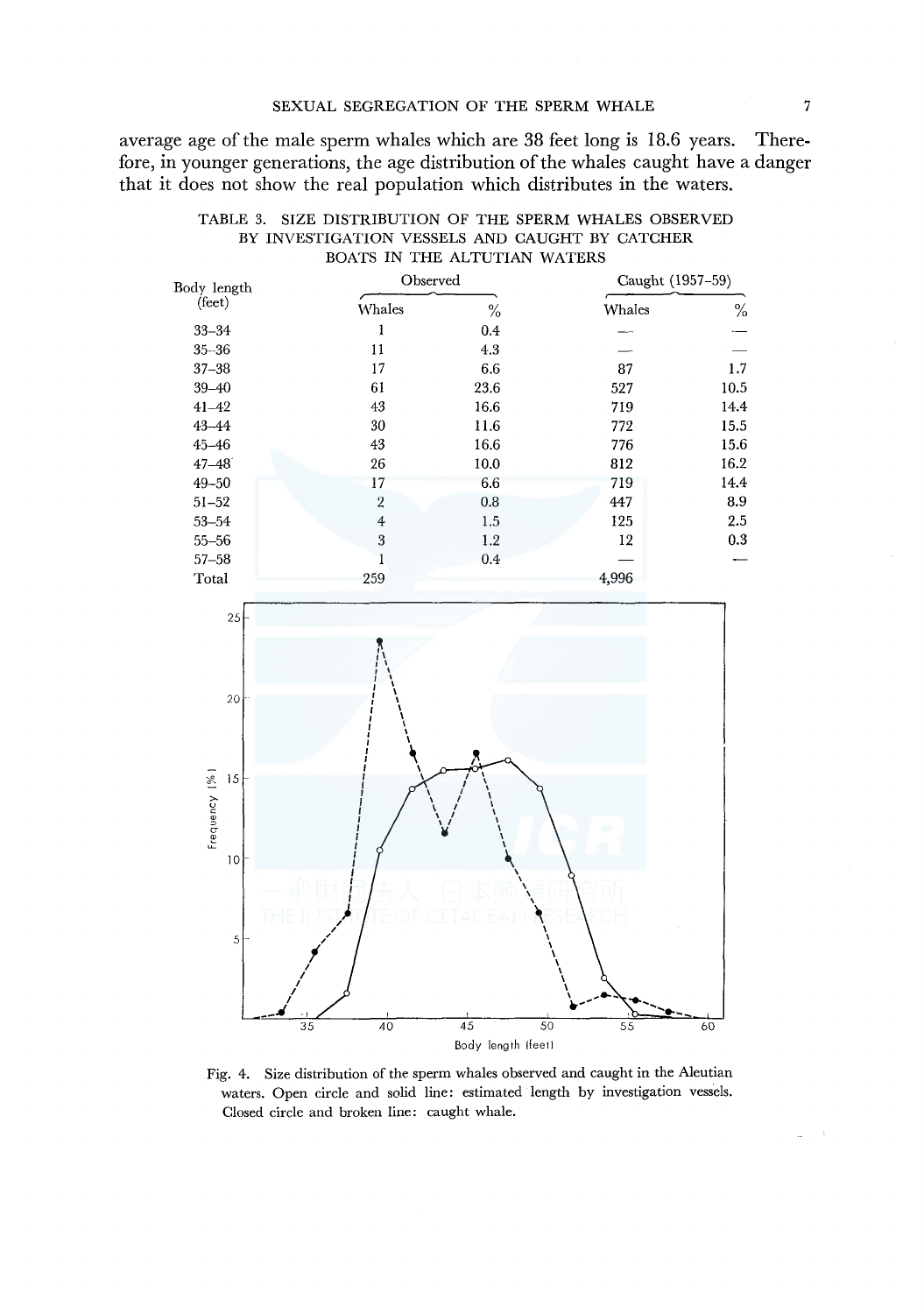For the solution of this problem, I used the records of estimated body lengths of the sperm whale which had been observed with Japanese research vessels in the course of whale marking in the northern part of the North Pacific. Research vessels recorded all whales which were found in the waters, so we may regard the records represent the whales distributed in the waters. Table 3 and Fig. 4 shows the size distributions of the whales observed and caught in Aleutian waters. The size distribution of the whales caught is like normal distribution and has a mode at about 45 feet, on the contrary, that of whales observed does not show a normal distribution, and there is a mode at about 40 feet. Fig. 4 also shows that there are many small sized sperm whales in high latitude, but they were not caught because of the size limitation. Of course, this size distribution was based on estimated body lengths, and they have some errors from true body length. According to the data of the sperm whales which were recaptured soon after marking, our estimation of body length of the swimming whales has a tendency of under-estimation from actual ones in the range of body lengths from 33 to 45 feet long. However, it will be true that

| TABLE 4. AGE-BODY LENGTH KEY FOR THE MALE SPERM WHALES |  |
|--------------------------------------------------------|--|
| IN THE COASTAL WATERS OF JAPAN                         |  |

|           |                  |                         |                |                         |                         |              | Body length (feet)   |              |                |              |               |              |              |                         |
|-----------|------------------|-------------------------|----------------|-------------------------|-------------------------|--------------|----------------------|--------------|----------------|--------------|---------------|--------------|--------------|-------------------------|
| Age       | $33 - 4$         | $35 - 6$                | $37 - 8$       | $39-40$ $41-2$          |                         |              | $43-4$ $45-6$ $47-8$ |              | $49 - 50$      |              | $51 - 2$ 53-4 | $55 - 6$     | $57 - 8$     | Total                   |
| $6 - 7$   | $\boldsymbol{2}$ | 1                       |                |                         |                         |              |                      |              |                |              |               |              |              | $\boldsymbol{3}$        |
| $8 - 9$   | 13               | $\overline{\mathbf{3}}$ | $\mathbf{I}$   | $\,1\,$                 |                         |              |                      |              |                |              |               |              |              | 18                      |
| $10 - 11$ | 33               | 29                      | $\overline{2}$ | $\overline{2}$          |                         |              |                      |              |                |              |               |              |              | 66                      |
| $12 - 13$ | 38               | 36                      | 16             |                         |                         |              |                      |              |                |              |               |              |              | 90                      |
| $14 - 15$ | 18               | 42                      | 21             | 5                       |                         |              |                      |              |                |              |               |              |              | 86                      |
| $16 - 17$ | 10               | 29                      | 24             | 8                       |                         |              | 1                    |              |                |              |               |              |              | 72                      |
| $18 - 19$ | 11               | 19                      | 8              | $\mathbf 5$             | 5                       | $\mathbf{1}$ |                      |              |                |              |               |              |              | 49                      |
| $20 - 21$ | 8                | 10                      | 11             | $\overline{\mathbf{c}}$ | $\overline{\mathbf{2}}$ |              | 1                    |              | 1              |              |               |              |              | 35                      |
| $22 - 23$ | 1                | $\,6$                   | $\,4\,$        | $\overline{4}$          | $\overline{\mathbf{4}}$ | $\mathbf{1}$ | $\overline{4}$       |              |                |              |               |              |              | 24                      |
| $24 - 25$ | 1                | 6                       | 6              | $\boldsymbol{2}$        | $\sqrt{3}$              | 1            | 2                    | 1            |                |              |               |              |              | 23                      |
| $26 - 27$ | 3                | 3                       | $\overline{2}$ | $\sqrt{2}$              |                         | 1            | 3                    |              |                |              |               |              |              | 14                      |
| $28 - 29$ |                  | 1                       |                | l                       |                         | 1            | $\mathbf 1$          |              | $\mathbf{1}$   |              |               |              |              |                         |
| $30 - 31$ |                  | $\,2$                   | $\mathbf{1}$   |                         | $\sqrt{2}$              | 3            | $\boldsymbol{2}$     | $\sqrt{2}$   |                |              |               |              |              | $12\,$                  |
| $32 - 33$ |                  |                         | $\mathbf{1}$   | $\mathbbm{1}$           |                         | $\mathbf{1}$ | $\mathbf{1}$         | $\mathbf{1}$ |                |              |               |              |              | $\overline{5}$          |
| $34 - 35$ |                  | $\mathbf{1}$            |                | $\sqrt{2}$              |                         | 1            |                      |              | 1              |              | 1             |              |              | $\,$ 6 $\,$             |
| $36 - 37$ |                  |                         |                | $\overline{\mathbf{3}}$ | 1                       |              |                      |              |                |              |               |              |              | $\bf 5$                 |
| $38 - 39$ |                  | $\mathbf{1}$            |                |                         |                         |              |                      | 1            |                | $\sqrt{2}$   |               |              |              | $\,$ 6                  |
| $40 - 41$ |                  |                         |                |                         |                         |              |                      |              | $\overline{2}$ |              |               |              |              | $\overline{2}$          |
| $42 - 43$ |                  |                         | $\mathbf{1}$   |                         |                         |              |                      | ı            |                |              |               |              |              | $\overline{\mathbf{2}}$ |
| $44 - 45$ |                  |                         |                |                         |                         |              |                      | $\mathbf{1}$ |                |              |               |              |              | $\mathbf{1}$            |
| $46 - 47$ |                  |                         |                |                         |                         |              |                      |              |                |              |               |              |              |                         |
| 48-49     |                  |                         |                |                         |                         |              |                      |              |                | $\mathbf{1}$ |               |              | $\mathbf{1}$ | $\sqrt{2}$              |
| $50 - 51$ |                  |                         |                |                         |                         | $\mathbf{I}$ |                      |              |                |              | $\mathbf{I}$  |              |              | $\overline{2}$          |
| $52 - 53$ |                  |                         |                |                         |                         |              |                      |              |                | $\mathbf{1}$ |               |              |              | 1                       |
| $58 - 59$ |                  |                         |                |                         |                         |              |                      |              |                |              |               | $\mathbf{1}$ |              |                         |
| 68-69     |                  |                         |                |                         |                         |              |                      |              |                |              | $\mathbf 1$   |              |              |                         |
| $74 - 75$ |                  |                         |                |                         |                         |              |                      |              |                | 1            |               |              |              | 1                       |
| Total     | 138              | 189                     | 98             | 38                      | 18                      | 11           | 16                   | 7            | 7              | 5            | 3             | $\mathbf 1$  | 1            | 532                     |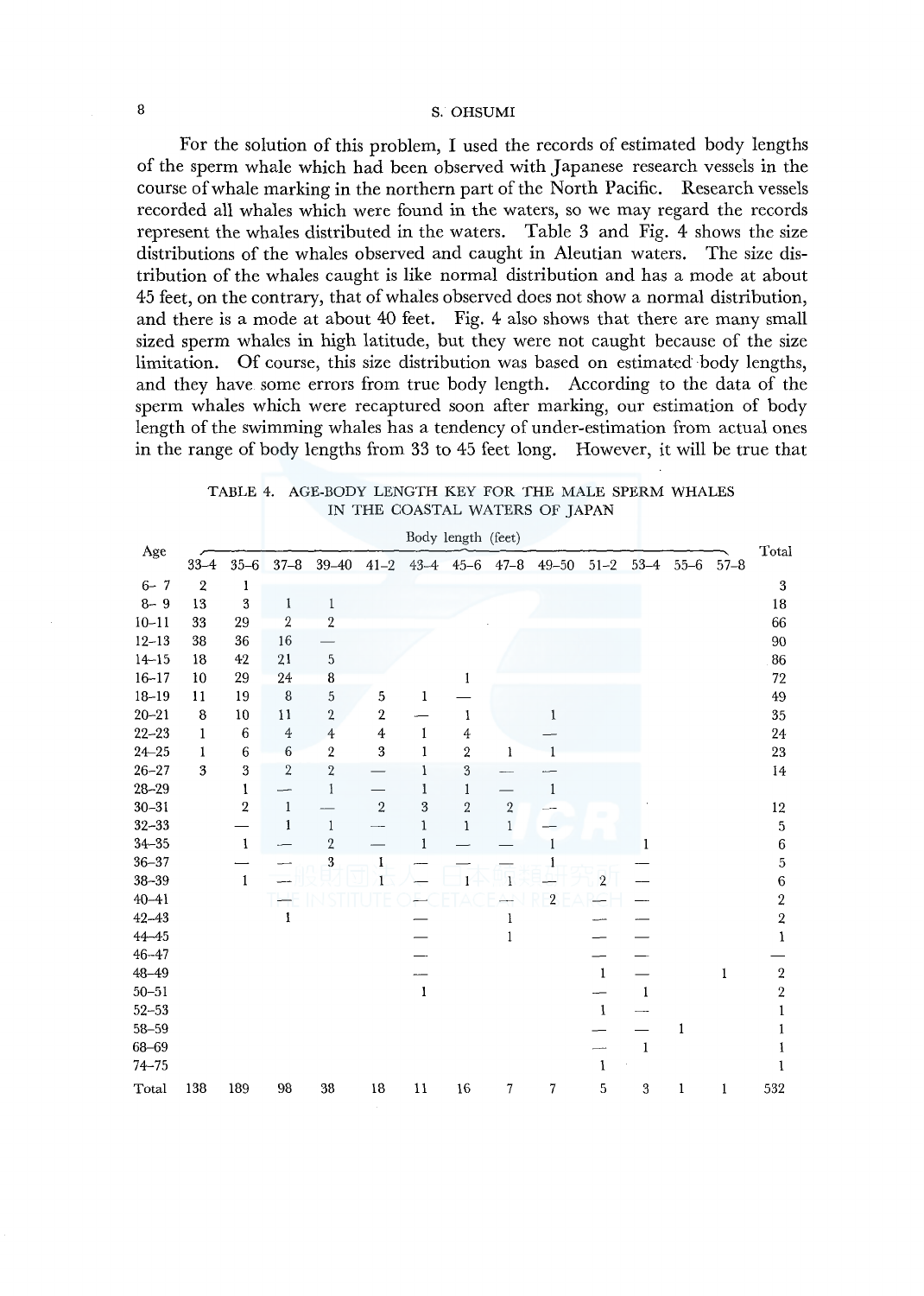more small sperm whales distribute in high latitude than the whales caught in the waters.

It is estimated that the observed sperm whales were almost males from the school composition of them, because they were almost lone or small numbers in a school, and it is seldom to find a large school like harem school in Aleutian waters.



TABLE 5. TOTAL MORTALITY COEFFICIENTS FOR THE SPERM WHALES BY AREAS, SEXES AND RANGES OF AGES



To compare the age distribution of possiblly segregated males with that of observed sperm whales which were distributed in Aleutian waters, I calculated the estimated age distribution of the latter from estimated size distribution by means of age-length key of the male sperm whales from the coastal waters of Japan. I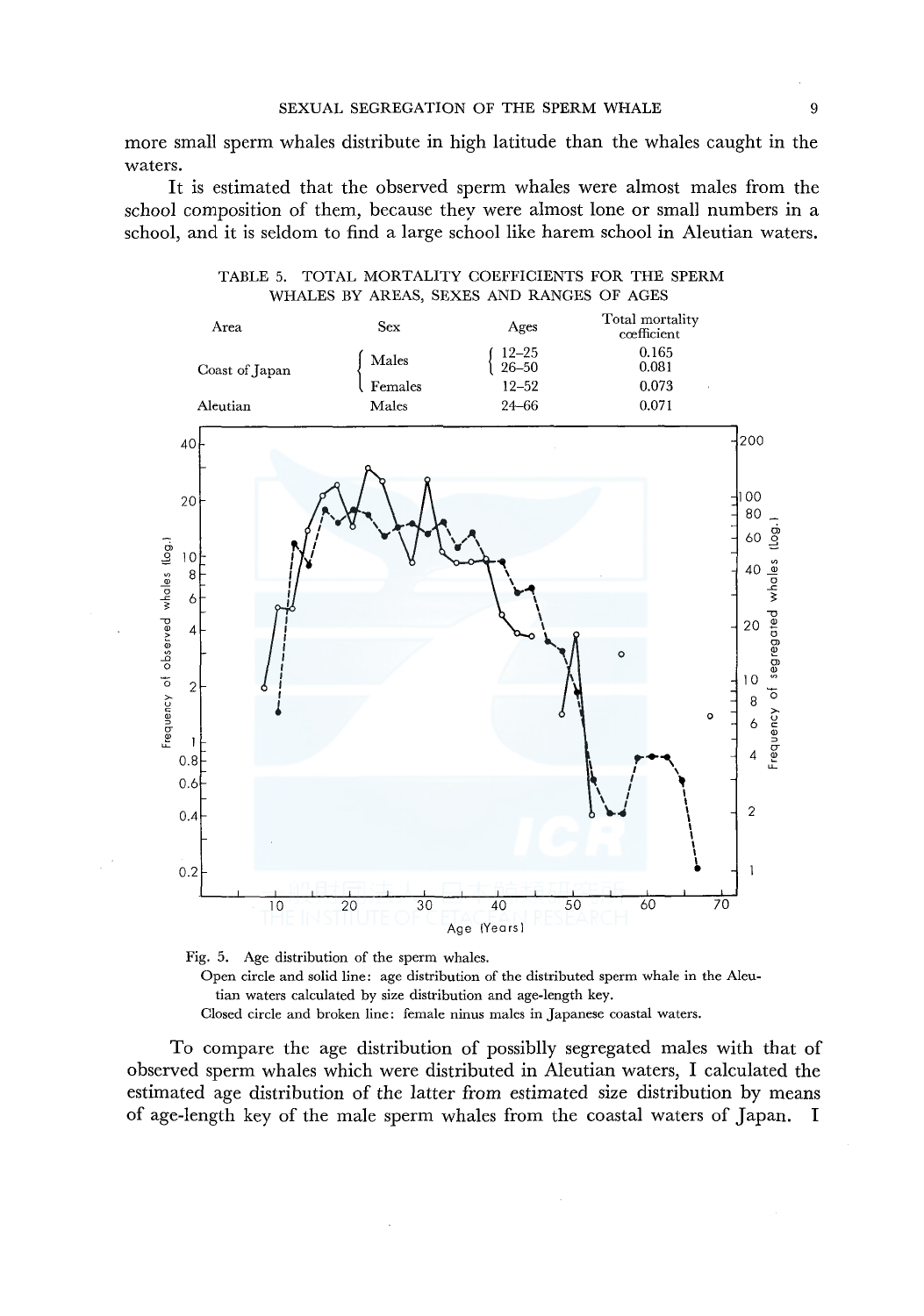did not use the age-length key of the male sperm whales in the Aleutian waters, because it is different from that of distributed whales by size limitation.

Fig. 5 shows the age distributions of the sperm whales segregated from middle latitude and observed in the Aleutian waters respectively. From this figure, we can find that the both fairly fit each other. Estimation that the deviation of age distributions between females and males in Japanese coastal waters means the segregation of males from middle latitude to high latitude may be comfirmed from this examination.

There is another difference in the age distributions between the whales caught and segregated in the older generation (Fig. 3). There is an uncertainty in the latter distribution because of scarsity of number of samples in older ages. But, it is also considerable that whalers select large whales for their catch as possible, and the large sized or old whales apt to be caught by whalers than the actually distributed whales.

## THREE MODELS OF AGEAL SEGREGATION AND COMPARISON OF REALLY AGEAL SEGREGATION OF MALE SPERM WHALES WITH THEM

When natural mortality coefficient (M) and fishing mortality coefficient are settled in constant throughout life span for the mother population, the age distribution of it is shown in Fig. 6A, having a total moritalty coefficient  $(Z_1)$ . If individuals which are over age of  $i$  disperse with a constant dispersal coefficient, the age distribution changes into Fig. 6B. Fig. 6C shows age distribution of a population in which the individuals over  $i$  years old increase in their dispersal coefficients acceleratively year by year with constant acceleration rate. Fig. 6D is a age distribution in the third population in which individuals over *i* ages increase their dispersal coefficient with constant accelerate coefficient until the age of  $j$  and after then they disperse with constant dispersal coefficient.

Now, comparing with above three models of ageal segregation, the age distribution of males in the coastal waters of Japan resembles with Model D (Fig. 6D). Owing to size limitation of catch, the age distribution in young generation does not represent the true age distribution, but in this stage age distributions are almost the same in males and females. This means that in young stage males distribute in the middle latitudal waters in the same way as females. Age distribution of males changes at the age of about 12 years from that of females. This phenomenon will mean that segregation of males begins from about 12 years of age, and this age will correspond with i-age in Model D. According to Nishiwaki *et al.* (1958), the age at sexual maturity of the male sperm whale is considered to be about 10 tooth laminations. Then, the segregation of males will begins after sexual maturity.

The total mortality coefficient of males in the range from 12 ages to 25 ages is relatively high value, and after 25 ages the total mortality coefficient becomes lower and shows almost the same value of females. This means that in the ageal range from 12 to 25 years males segregate from middle latitude waters with the almost constant accelerated rate age to age, and after then individuals segregate with con-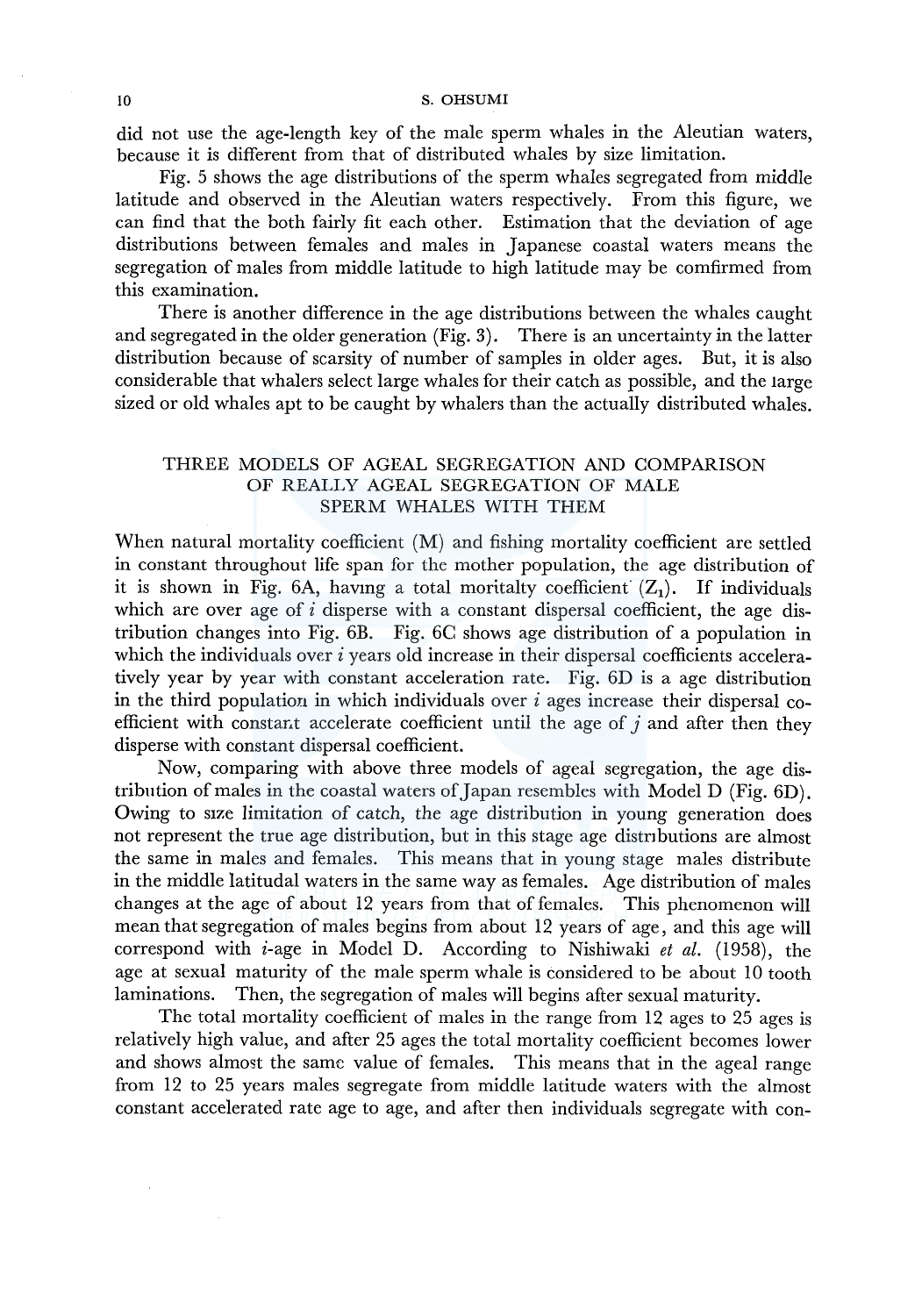

Fig. 6. Age distributions in the four cases of which various ageal segregation table plase. A: Mother population

- B: Segregated over i years old with the rate of  $Z_2-Z_1$
- C: Segregated over i years old increasing with the constant rates  $(Z_3-Z_1)$
- D: Segregated over i years increasing with constant rates  $(Z_4 Z_1)$  until j years old.

stant segregation rate.

Table 5 shows the calculated total mortality coefficients of the sperm whales in the coastal waters of Japan and in the Aleutian waters. In these values, the coefficient of males in the ageal range from 12 to 25 years (0.165) will correspond with  $Z_2$  in Model D, and that of females (0.073) correspond with  $Z_2$ , respectively. The coefficient of Japanese water males in the ageal range after 26 years (0.081) is not so different with those of females in the Japanese coastal waters or males in the Aleutian waters. The deviation between  $Z_2$  and  $Z_1$  (0.092) will mean the accelerated segregation coefficient between one age and the next age until 25 ages. Age of 25 years corresponds with  $j$ -age in Model D. Average body length of males at 25 years is 45 feet according to the growth curve in the paper by Nishiwaki *et al.* (1958), and the weight of testis in larger side is 2.8 kg according to Nishiwaki *et al.* (1956).

In the sperm whale, although males attain at sexual maturity, it takes some years until they can join into the breeding activity. This problem is one of the important subjects in the ecology of the sperm whale, but I think that 25 years of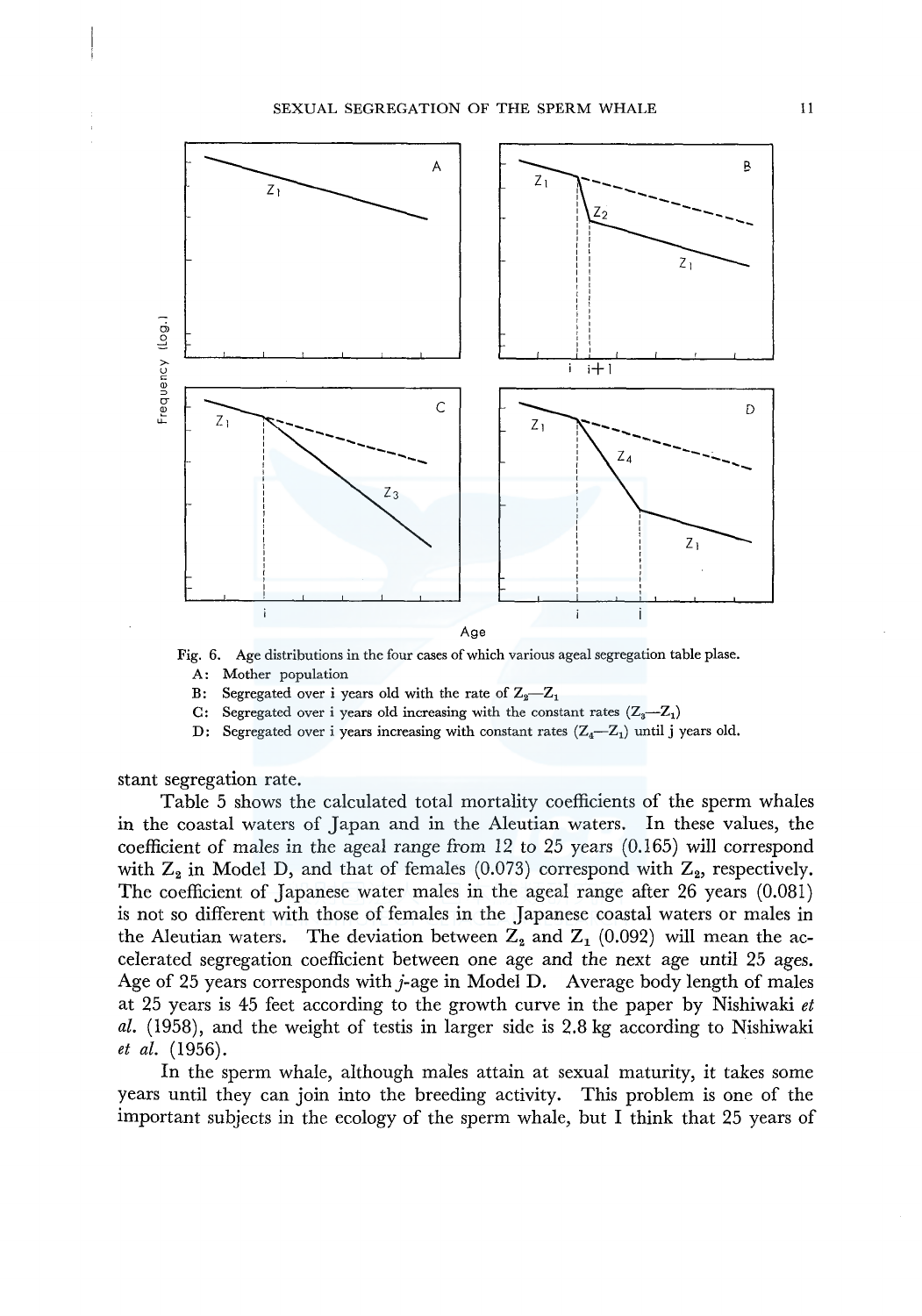age or the body length of 43-45 feet will be the minimum age or body length at attainment of full maturity in the male sperm whale. If so, the segregation of males wih be concluded as follows : In the sexually immature stage, males remains in " harem " school, and after attainment of sexual maturity some of males begin to segregate from the harem. The rate of segregation of the males increases age to age until they attain at full maturity. After then the segregation rate becomes constant. For the proof of this assumption, investigation of school composition of the sperm whale will be need.

# THE RATIO OF SEGREGATED MALES IN HIGH LATITUDE OF MOTHER POPULATION

In Model D population, the segregation rate of population size over  $i$  age (K) is shown in following formula :

$$
K=1\!-\!\frac{(1\!-\!e^{-M_i})\left[1\!-\!e^{-(j-i)M_i}\right]}{1\!-\!e^{-M_i}}\!-\!e^{-(j-i)M_i+M_i]}
$$

When  $M_4=0.073$ ,  $M_3=0.165$ ,  $i=12$  and  $j=25$  are set into this formula, the segregation rate is calculated as 0.416. This means that about 42 per cent of sexually mature males disperse to high latitude from mother male population.

From Table 2, the actual segregation rate which calculated as the rate of deviation between females and males over 12 age is also calculated as 60.8 per cent.

If the sex ratio is the same for males and females in mother population, the population size of males which segregates from mother population and distributes in high latitude is about 21 to 30 per cent of mother population size.

However, as mentioned above, in the Aleutian waters the population size as the object for whaling must be smaller than the population size of whales which distribute in the high latitude, because the legal size is 38 feet for factory ship whaling. Comparing two age distributions in Fig. 3, the available rate as the object for whaling is calculated to be 86 per cent of the real population size of males in high latitude.

# CHANGE OF SEGREGATION RATE OF MALE SPERM WHALE ACCORDING TO THE AGE

The segregation rates in each age were calculated smoosing the age distributions which were shown in Fig. 2. The change of segregation rates according to the age is shown in Fig. 7. After the age at sexual maturity, the segregation rate increases remarkably accompanying with increment of age until about 25 years of age. And it becomes maximum at the age of 40 years. After then it decreases accompanying with increase of age. In the middle ages ranging from 25 to 53 years, the segregation rates are over 75 per cent, and at the maximum it attains to about 90 per cent.

However, there are some males which are fully mature but not segregated to high latitude. Most of these males are considered to be so-called harem leaders.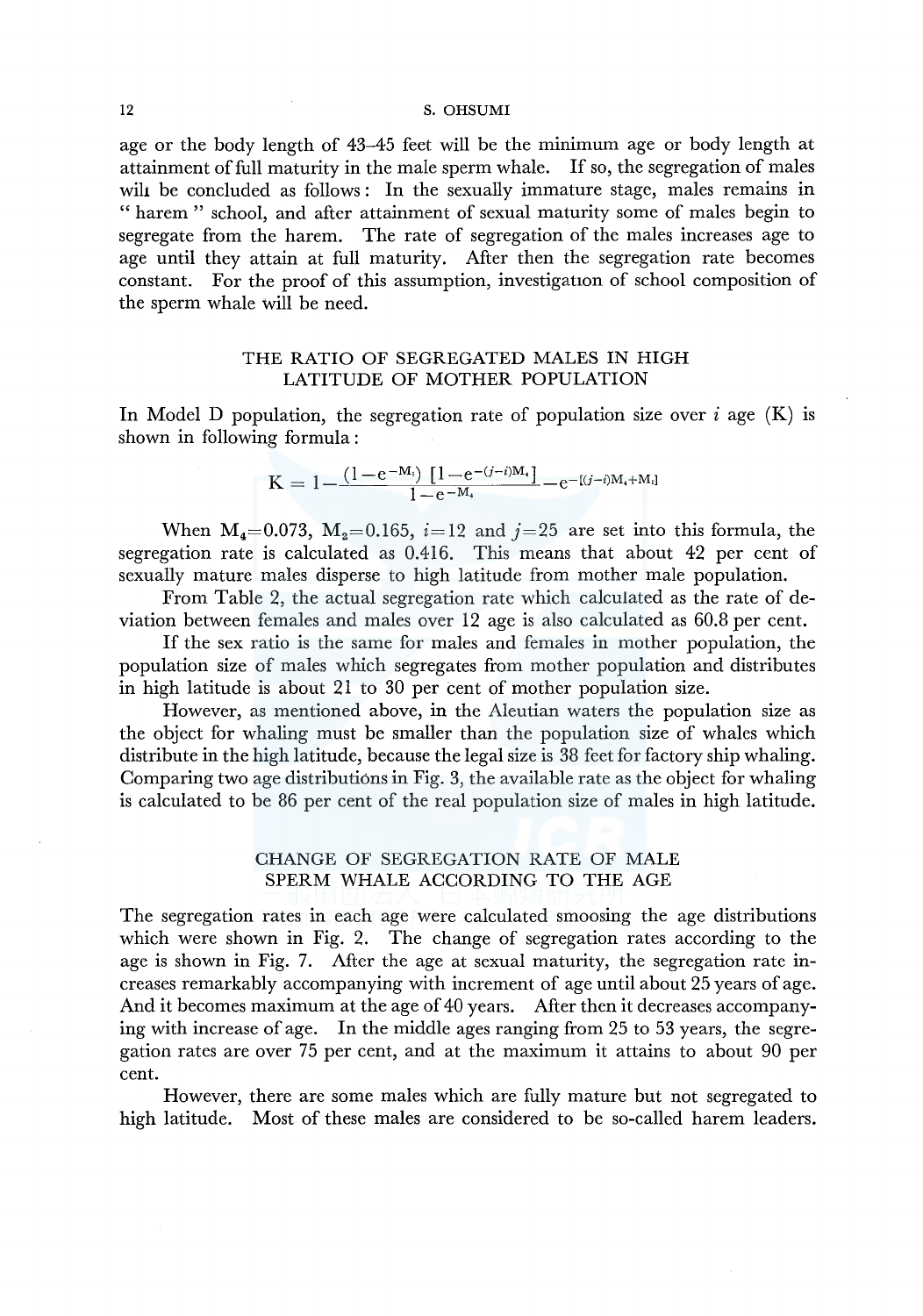

Fig. 7. Change of ratio of segregated sperm whale males according to age.

As mentioned above, after about 40 years of age segregation rates decrease accompanying with ages, although there is an uncertainty whether this result is true or not because of scarsity of number of samples in older age. If it is true, this phenomenon will mean that old bulls remain in the middle latitude as harem leaders.

#### DISCUSSION

One of the questions in the present paper is whether the materials from Japanese coastal waters represents the mother population from which males segregate to high latitude or not. Townsend (1935)'s laboring work on the distribution of sperm whales by means of logbook data in the American Whaling Age is considered to show seasonal change of distribution and density of the whales in the world. However, conserning with North Pacific Ocean, there is no catch records in the waters arround the Aleutian Islands Chain and Bering Sea. I think this means that American whalers chased chiefly " harem " schools and did not chased lone and large bull in the high latitude, because harem school was more easy to be caught than lone bull by them. If it is true, the distributions of the sperm whales which were shown by Townsend should represent chiefly those of harem school. Fig. 8 shows the latitudal frequency distributions of the sperm whales in the Pacific Ocean in summer and winter seasons drawn from the maps by Townsend. As mentioned by him, it is clear that there is seasonal movement in the sperm whale. In Fig. 8, A will be main distribution of sperm whales of northern hemisphere stock in summer, and it will move to  $A'$  in winter. If so, the main stock of northern hemisphere sperm whale in the Pacific will distribute in the range from 20°N to 40°N in summer. Then my materials which were obtained from the adjacent waters to Japan will be able to represent the main population of North Pacific sperm whale.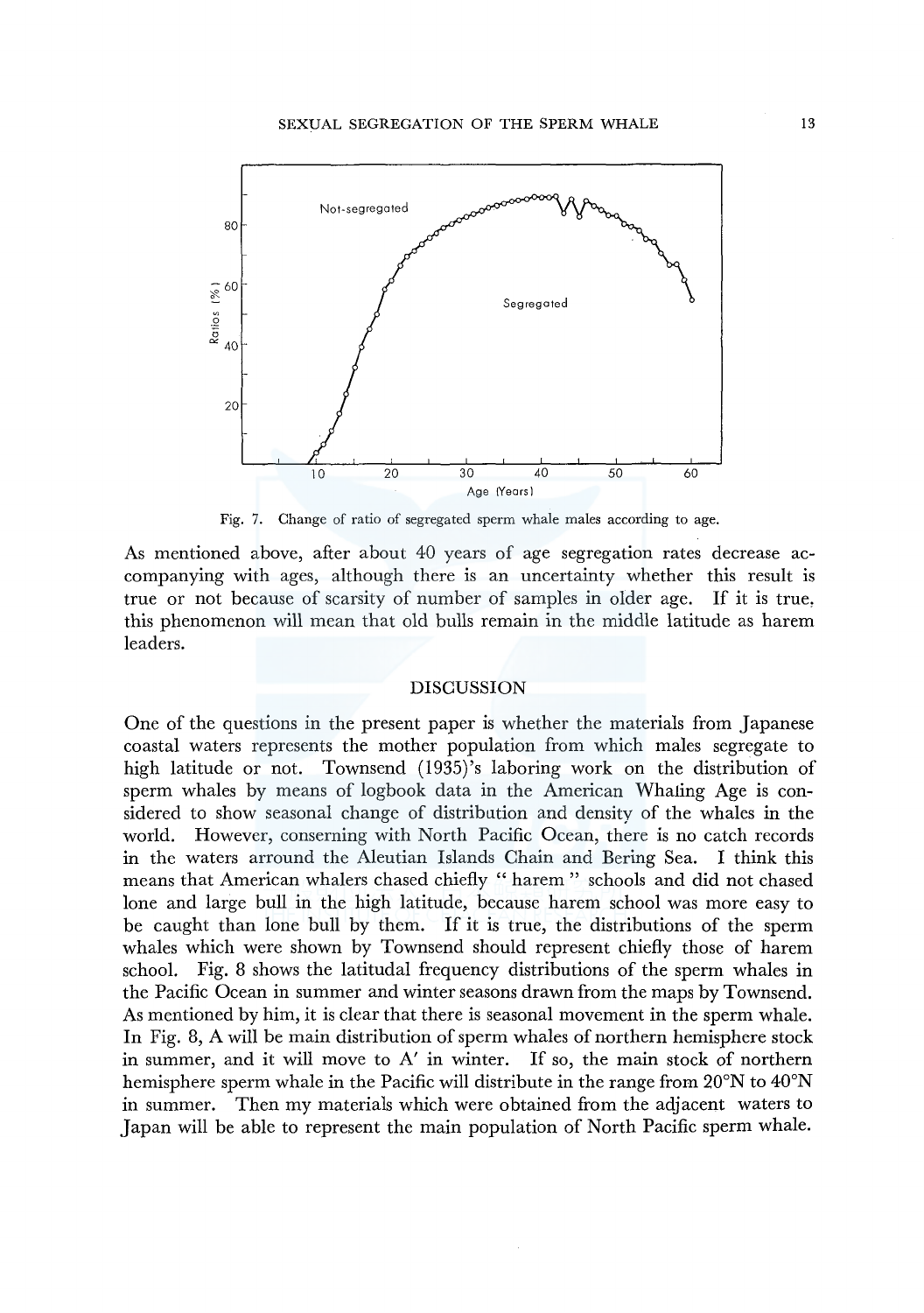For the solution of the sexual segregation in the sperm whale, we must investigate the composition of school in the sperm whale directly. Clarke (1956) described on the classification of sperm whale schools in Azores waters. According to his classification, there are three kinds of schools in the sperm whale. They are juvenile, bachelor and harem schools. Sex ratio, number of individuals in a school, age composition, sexual condition etc. are important subjects to study as well as the number and ratios of above three kinds of schools in the ocean.



Fig. 8. Latitudal frequency distribution of the sperm whales in the Pacific in summer and winter season after the log-book records of American whaling ships. Drawn from maps by Townsend (1935).

Solid line: Summer (July to September). Broken line: Winter (January to March).

Concerning with sexual segregation of the sperm whale, it is practically need for the regulation of whaling how many adult males are need at least for the meintainance of reproduction in the sperm whale population. If 25 years is the age when join into breeding activity in the male, using the age distribution of sperm whale from the coast of Japan, the tentative ratio of needful adult males can be calculated, when we assume that harem males remain in middle latitude even **in**  summer- autumn season.

The result is that one adult male leads about 16 mature females. However, it will not be solved, unless we have knowledges on the sexual behavior of the sperm whale.

#### SUMMARY

Sexual segregation of the sperm whale from middle latitude to high latitude was discussed chiefly by means of the age distributions of the sperm whale caught in coastal waters of Japan and in the Aleutian waters.

**1.** There is a seasonal change of sex ratio in the sperm whale caught in the coast of Japan. The sex ratio of males is the highest in the spring and the lowest in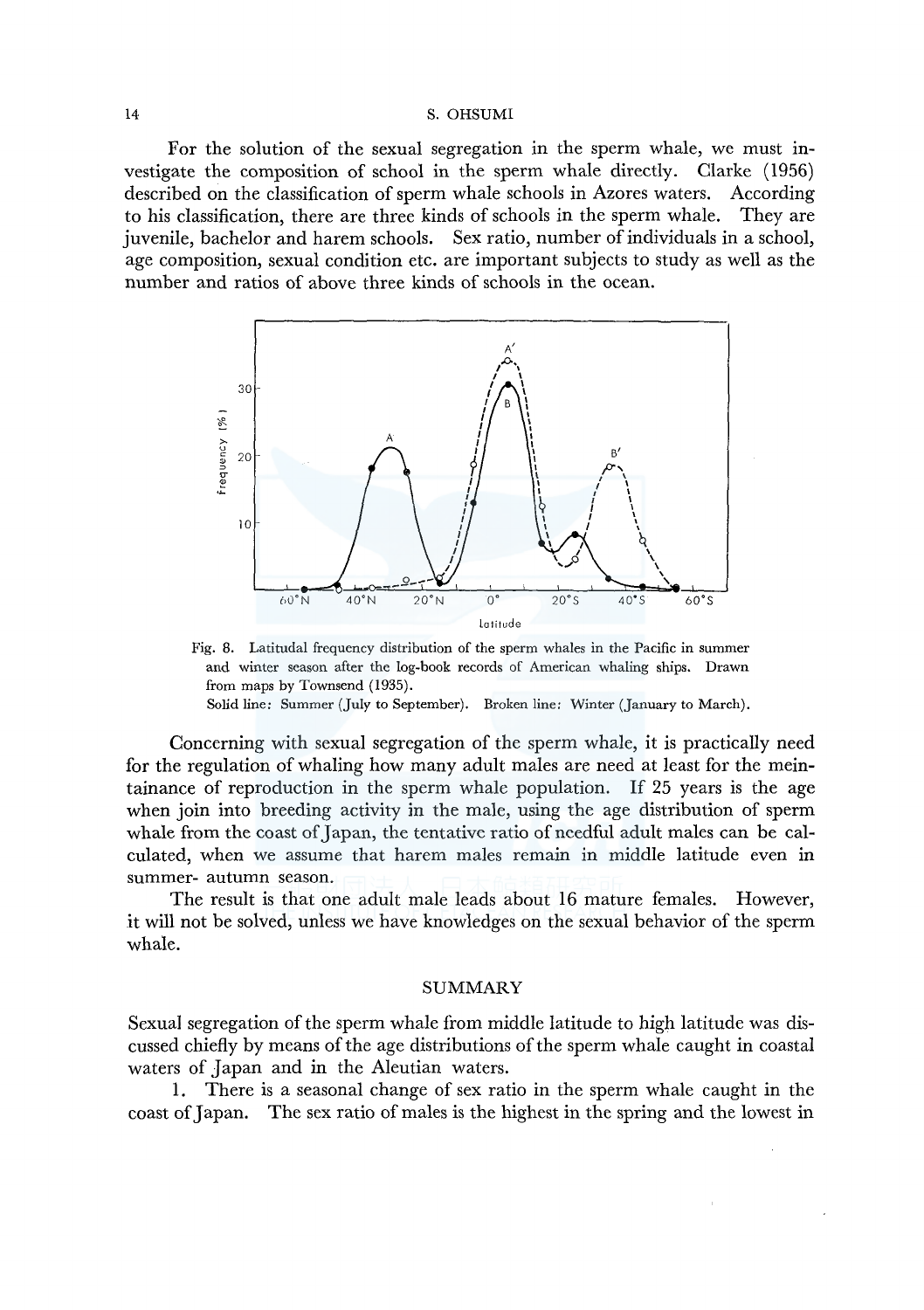October and November. This phenomenon is considered to be caused by change of the seasonal migration of males in this waters.

2. The age distribution of the male sperm whales is different from that of the females in the coastal waters of Japan. And this phenomenon is considered to represent the sexual segregation according to the age in the middle latitude.

3. By means of estimated body lengths of the sperm whales which were observed in Aleutian waters by marking vessels and age-length key for the male sperm whales, an age distribution was obtained. This age distribution closely fits with the deviation of age distributions between females and males in the coastal waters of Japan. This is considered to proove the assumption that the deviation of two age distributions between females and males in middle latitude segregate to high latitude waters.

4. Owing to the size limitation for sperm whale catch, the age distribution of the male whales in the Aleutian waters does not represent the real age distribution of the whales which distribute in the high latitude.

5. Segregation of male sperm whales from middle latitude begins soon after the age at sexual maturity. And until the age of 25 years, the segregation rate increases with the ages. After then, the segregation rate becomes nearly constant. The age of 25 years in suggested to be the age at full maturity when males become to have breeding activity.

6. About 40-60 per cent of mature males of mother population are suggested to segregate to the high latitude waters. Therefore, the population size of males which distribute in high latitude will be about 20-30 per cent of mature sperm whales in mother population.

7. Rates of segregated males in each generation increase rapidly from 12 to 25 years, and it attains to about 90 per cent in maximum at the age of 40 years. After then, the segregation rates decrease gradually with the age.

### ACKNOWLEDGEMENTS

The materials used in the present paper were collected by the efforts of biologists and inspectors who had investigated the whales in the whaling grounds. My sincere thanks are due to them. I am much indebted to many members of the Japanese Whaling Companies for the help in investigation and collection of the materials.

Dr. M. Nishiwaki and Mr. T. Kasuya kindly read the number of growth layers in the dentine of many maxillary teeth with me for the age determination of the materials. I should like to thank them.

### REFERENCES

CLARKE, R. (1956). Sperm whales of the Azores. *Discovery Repts.,* 28: 237-98.

FUJINO, K. (1963). Identification of breeding subpopulations of the sperm whales in the waters adjacent to Ja pan and around Aleutian Islands by means of blood typing investigations. *Bull. Jap. Soc. Sci. Fisheries,*